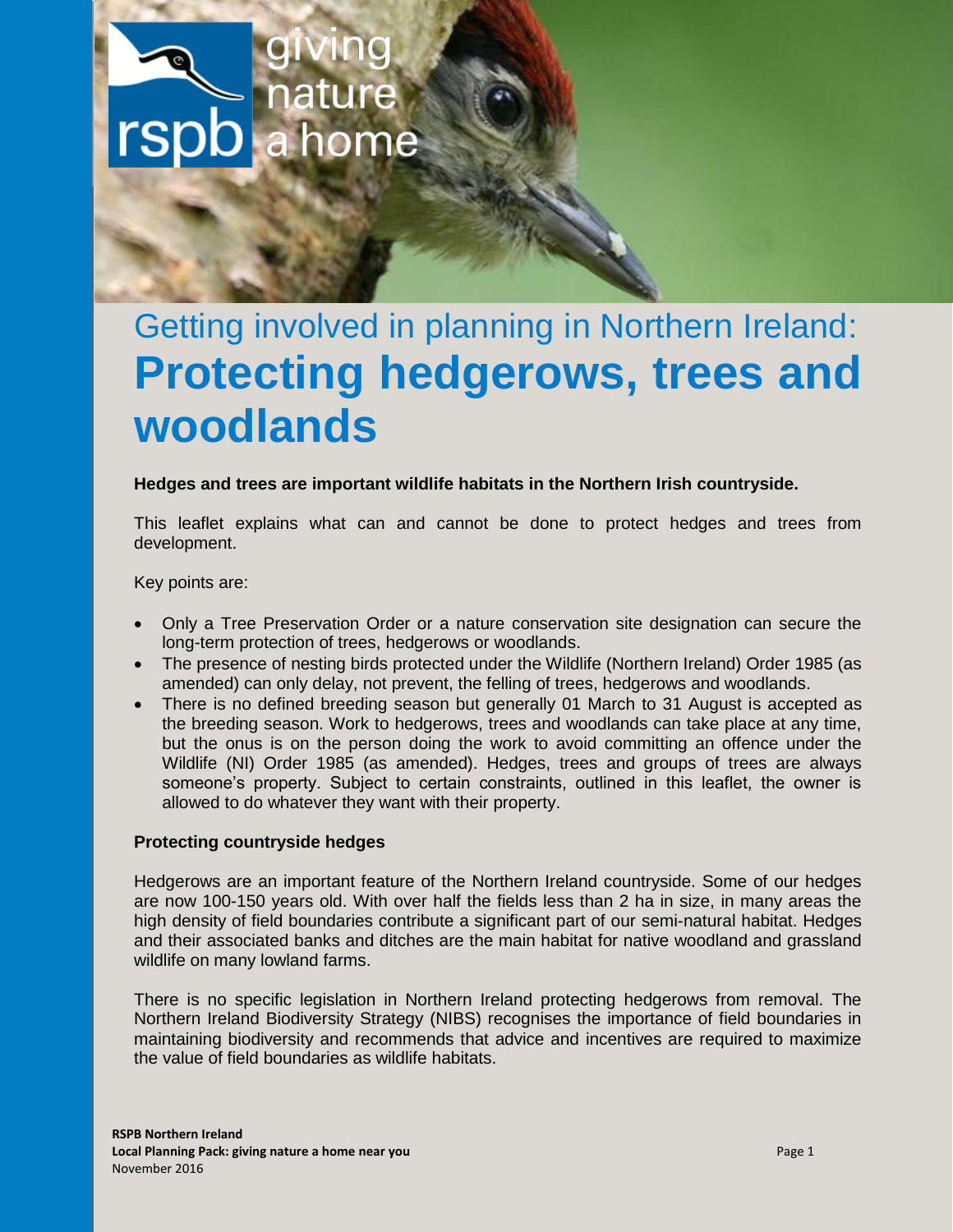Cutting farm hedges may not destroy them, although badly timed maintenance can damage or destroy nests, eggs or young chicks in the hedge.

In order to receive direct agricultural support farmers must ensure that land is managed in Good Agricultural and Environmental Condition (GAEC). According to GAEC, the removal of field boundaries is not permitted except by prior written permission from the Department of Agriculture, Environment and Rural Affairs (DAERA). In addition, hedge cutting, coppicing or laying is not permitted between 1 March and 31 August.

We advise that countryside hedges should be cut in January or February if possible, to allow birds to eat most of the berry crop in early winter, and to nest safely in spring.

The Wildlife Order does not give legal protection to hedgerows. However, it gives legal protection to the birds nesting in the hedge, and so intentional disturbance or damage to a breeding bird, its nest - while in use or being built, the eggs or young is a criminal offence. If Schedule 1 species are involved, including all birds of prey, there is a special penalty involved.

Consequently, the presence of nesting birds cannot prevent hedgerow removal, but can delay it until after the breeding season (see our leaflet "*Protecting birds from development")*.

## **Protecting garden hedges**

Garden and amenity hedges do not have any specific protection and the landowner is more or less free to do whatever they like in terms of management and removal.

The only constraints are nesting birds (any action that would damage or destroy an active nest or a nest being built, the eggs or the young, must be delayed until after the breeding season); and the High Hedges Act (NI) 2011.

The High Hedges Act was introduced to help deal with issues between neighbours arising from evergreen and semi-evergreen hedgerows of two metres or more in height that act as barriers to light on residential properties.

#### **Protecting individual trees**

The only way to give protection to a single tree or a group of trees is for the planning department of the local council to issue a Tree Preservation Order (TPO).

A TPO can only be issued on trees that have historical, landscape or amenity value in their own right. A tree with a TPO cannot even be trimmed without the permission of the local council. Unlimited fines can be issued on anyone in breach of a TPO and on summary conviction up to £30,000. A 'blanket' TPO does not give full protection to a woodland that falls within forestry regulations.

Information on TPOs can be accessed from the local council website. If a tree is felled despite a TPO, the council can insist on an appropriate replacement (size, species, location) as soon as reasonably possible.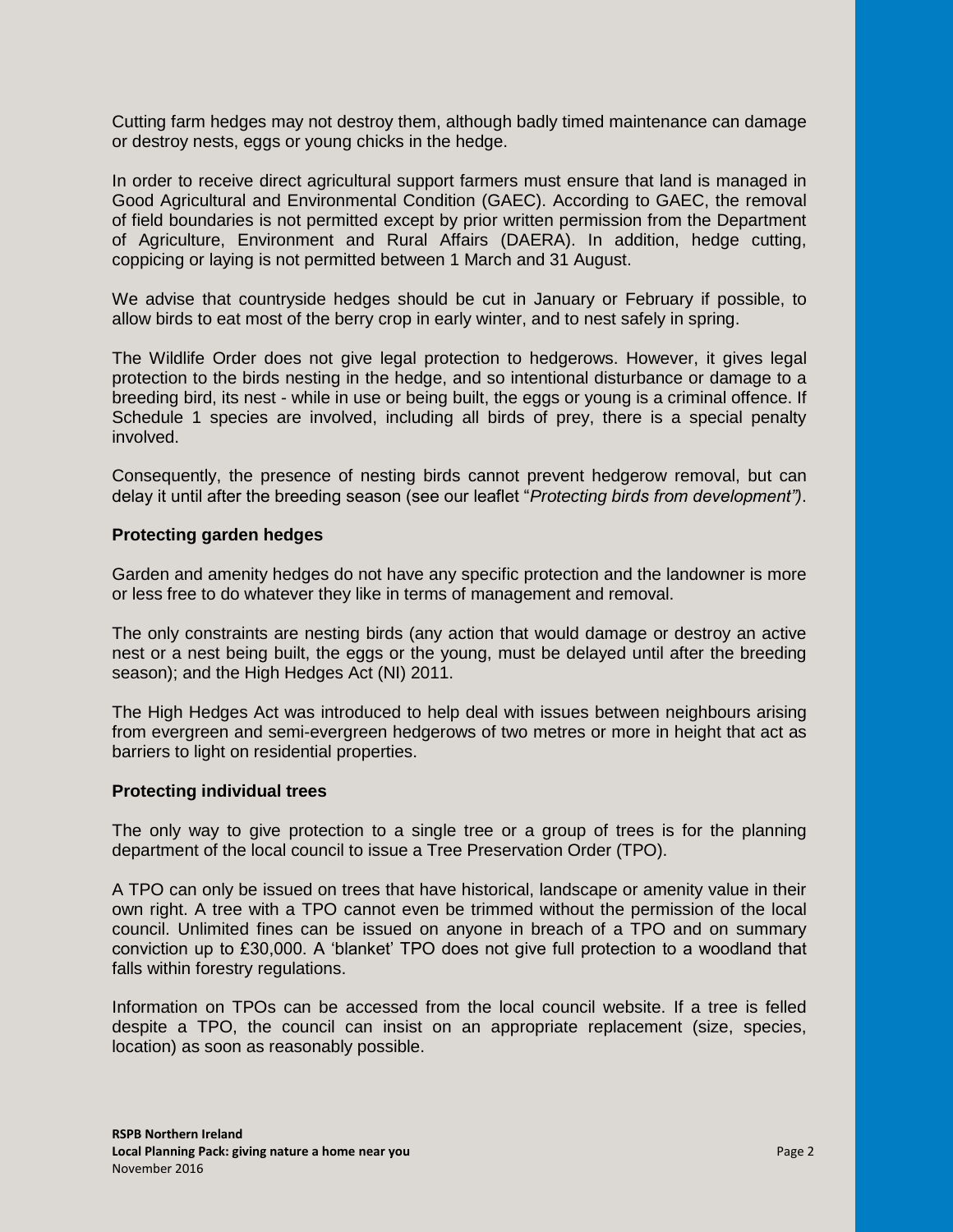The Wildlife Order does not offer legal protection to a tree. Since the Order protects active nests of all wild birds, it should prevent felling and many types of tree surgery during the nesting season, if the tree is being used by nesting birds.

If a tree is due to be felled, the presence of nesting birds can only delay the work, not prevent it. If the tree in question is old and contains hollows large enough to be suitable for bats, it is worth establishing whether a bat roost exists.

Bat roosts are fully protected all year round, and provide protection for the tree as long as the bats are around. Please note that a special licence is required to inspect bat roosts – contact the Northern Ireland Environment Agency (NIEA) or the NI Bat Group for assistance.

## **Trees, hedgerows and public safety**

Safety concerns can take priority. Dead, dying or dangerous branches or trees that pose an immediate danger can be legally removed regardless of birds nesting if there is no other reasonable solution, such as temporary closure of a path. Sadly, from a wildlife point of view, it is often the oldest trees full of dead wood, fungi and holes that are seen as dangerous.

The Department and public bodies can carry out or order hedge/tree trimming or removal if there is an immediate safety hazard.

Information on maintenance of roads can be accessed on the Department for Infrastructure website [\(https://www.infrastructure-ni.gov.uk/topics/roads\)](https://www.infrastructure-ni.gov.uk/topics/roads).

In Northern Ireland clearance of trackside vegetation by Translink is normally done as part of safety maintenance. Further information can be found on their website (www.translink.co.uk).

#### **Woodland**

In Northern Ireland, ancient woodland (land that has been continuously wooded since at least 1600) is particularly scarce and is found only in isolated fragments. These are of highest conservation and historical value.

Ancient woodland is not a statutory designation, and it does not afford the wood any legal protection, although some woodland may be declared as Areas of Special Scientific Interest (ASSIs). However, it is worth finding out if a woodland you are trying to protect is ancient, as this can add weight to your case. The Woodland Trust has an Ancient Woodland Inventory as a first step towards safeguarding these sites.

If you know of a threat to ancient woodland, please contact the Woodland Trust for advice on how to protect the site. Some ancient woodland may be protected as Sites of Local Nature Conservation Importance (SLNCIs). Check with NIEA or the local council.

If they are designated, the Local Development Plan or Area Plan should contain policies to safeguard them. If not, and time allows, it may be possible to build a case that demonstrates the woodland meets the criteria for designation as a local wildlife site.

While we have some remnants of ancient woodland, and a percentage of our woodland resource is managed for wildlife, it must be remembered that many woodlands were planted as a crop. The long crop rotation (some species can take 50 years to mature to felling age)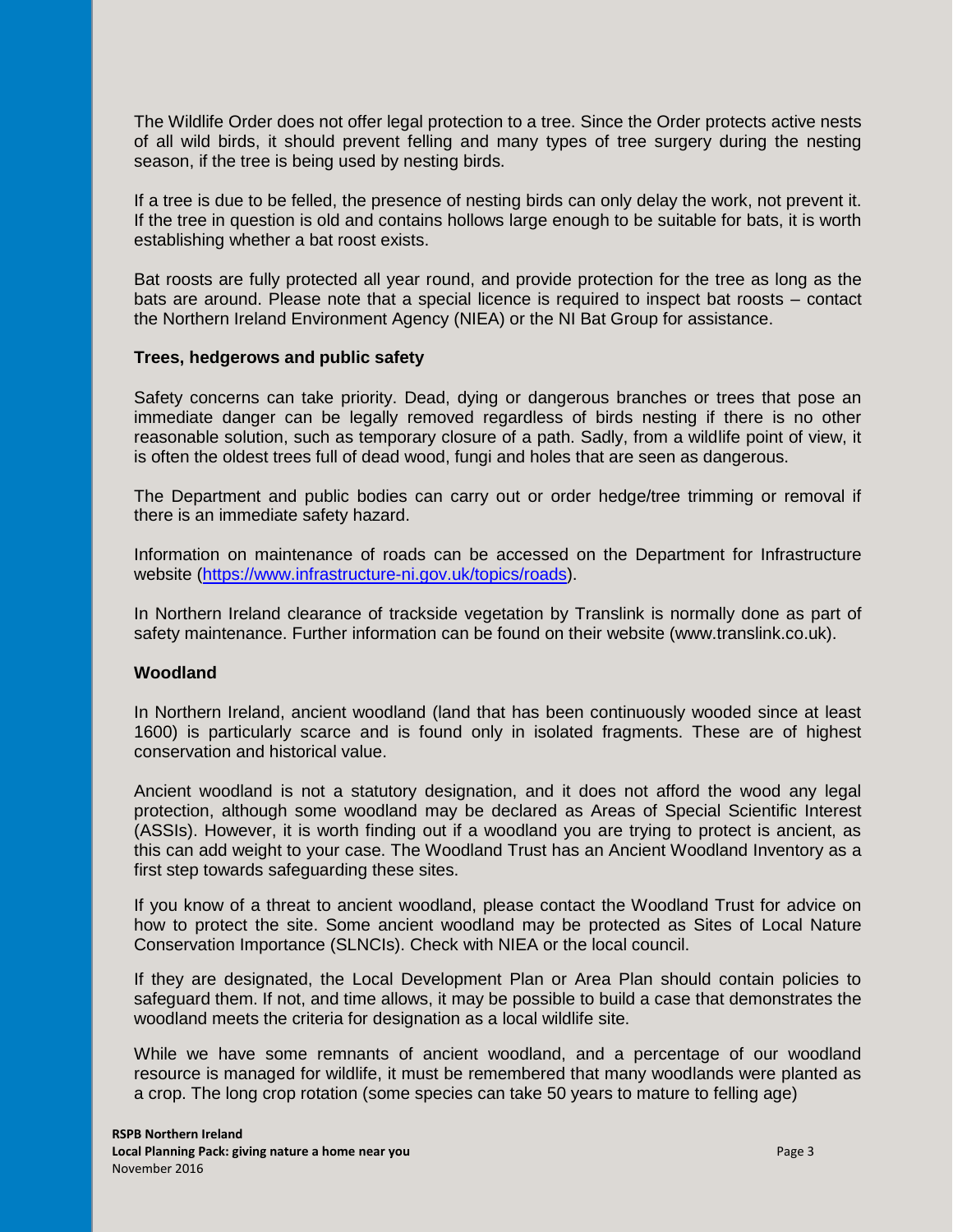sometimes makes people forget that when the crop is ready to be harvested, the trees will be cut down.

Under the Forestry Act (NI) 2010 and the Forestry (Felling of Trees) Regulations (NI) 2013 a felling licence is required for felling trees in woodlands of 0.2 hectares or above and the applicant must submit a re-establishment proposal with their application. Some exemptions to this include felling fruit trees, tree topping, hedge trimming, trees in your garden, city park or churchyard and felling deemed necessary for a planning development which has been approved. Further information on exemptions can be found by contacting the Forest Service in the Department of Agriculture, Environment and Rural Affairs (DAERA). Since felling an replanting of woodland is the best time to influence the future wildlife value of the site, it is worth discussing your concerns or suggestions about a woodland with the Forest Service (DAERA) or conservation agencies such as the Woodland Trust.

# **Planning Conditions**

Planning approvals normally have conditions attached. If it is not possible to prevent a development from going ahead, you might be able to persuade the planning authority to approve the plan on condition that certain trees or an area of woodland is retained.

These proposals need to be realistic, as they can only be considered if the trees do not occupy the area the building is intended to go on. Planning permission granted on an area of woodland does not give permission to clear the vegetation on the site while birds are nesting as development must remain compliant with legislation. The Wildlife (NI) Order 1985 (as amended) overrides planning regulations.

Our advice is that tree felling should be avoided between 1 March and 31 August, but birds have been recorded nesting in every month of the year. Care is needed at all times to avoid committing an offence particularly as the term 'reckless' has been added to our legislation through the Wildlife and Natural Environment Act 2011 (see our leaflet "*Protecting birds from development"*).

#### **Woodlands and their management – is it good or bad?**

Woodlands can be wonderful for wildlife, but they can also be quite barren, depending on the species composition and management of the woodland.

If woodland is planted in the wrong place, it can ruin other valuable wildlife habitats. Over the years, there has been a lot of inappropriate planting of non-native trees, even within ancient woodlands. For instance, many upland heaths and bogs, habitats of high conservation value, have been lost in the past to development and afforestation. Removal of conifer plantations of low conservation value to restore heathland is a positive conservation measure, which will have long-term benefits for a threatened habitat and its rare wildlife. Removal of non-native trees within ancient woodlands can also have positive conservation benefits as long as it is sensitively managed. Removing these will allow the wood to develop a more native character, which suits our wildlife much better.

Many woodland management techniques look dramatic, and it is easy to understand that people are concerned for the woodland. You should bear in mind that sometimes felling and other tree work is carried out for beneficial reasons. For example, as a young wood grows and matures, the initial planting density becomes too great and the trees may need to be